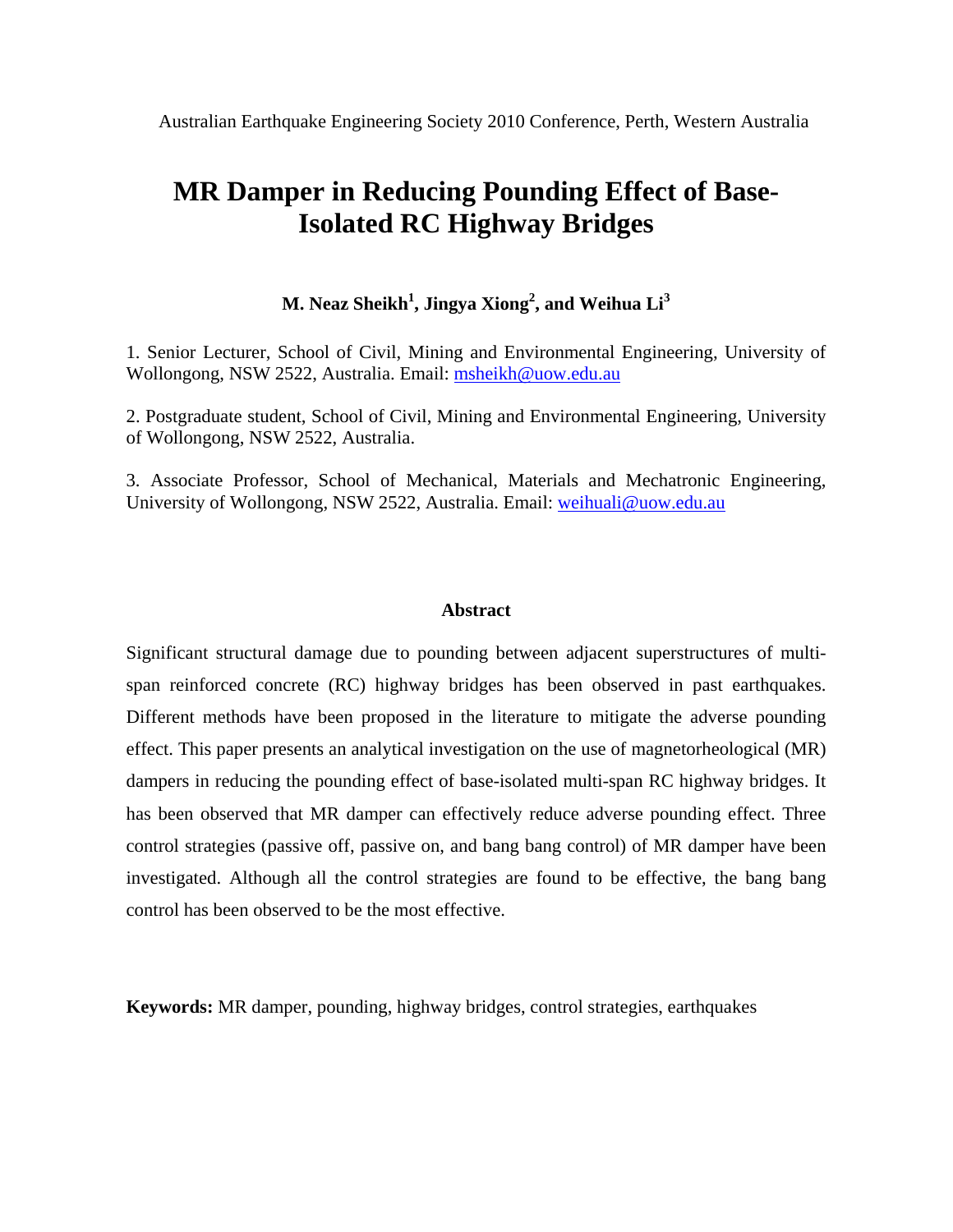## 1. INTRODUCTION

Bridges are considered one of the most critical components of highway transportation networks, as closure of a bridge due to partial damage or collapse can disrupt the total transportation system. However, earthquakes in the past few decades around the world have demonstrated the vulnerability of engineered bridges even in the event of a moderate earthquake.

In general, bridges lack structural redundancy and hence suffer severe damage which leads to failure during earthquakes. A more robust bridge design is not considered economical or even effective, unless earthquake induced forces in the structure are reduced by means of seismic isolation. Seismic isolation devices generally used in the bridge decouple the bridge deck from the bridge substructure and hence reduce seismic forces transmitted to abutments and piers. However, in the event of a moderate to strong earthquake ground motion, the displacement demand at the expansion joint of a base-isolated multi-span bridge can be many times higher than the clearance between the decks. The phenomenon is commonly known as seismic pounding. Pounding has been identified as one of the main causes of the initiation of damage and may change the seismic response of the entire bridge.

A number of studies have been conducted to investigate the effectiveness of structural control devices in reducing the pounding effect of bridges. Jankowski et al. (2000) investigated the use of dampers and stiffeners, rubber bumpers, crushable devices, and shock transmission units to mitigate the pounding effect. Zhu et al. (2004) further investigated the effectiveness of such control devices by 3D non-linear modelling of a three span elevated steel bridge and observed 50% reduction in structural response. However, proposed control devices make the bridge decks continuous and may place high force demand at bridge piers.

The magnetorheological (MR) damper, a semi active control device, has recently been found to be effective, based on both analytical and experimental investigation, to reduce the vibration of structures under earthquake induced ground motions (Sireteanu and Stammers, 2000; Spencer et al., 1997). The MR damper is an intelligent device which can adjust its damping parameters by altering the magnetic field in the MR fluid. Guo and Li (2008) investigated the possibility of using MR dampers to reduce the pounding effect of adjacent segments of highway bridges in extreme earthquake events. They designed MR damper to trace the instantaneous optimal control forces for manipulating the dampers. Later, Guo et al. (2009) carried out both analytical and experimental investigations (shaking table tests) on a 1:20 scaled base-isolated bridge model and proposed an optimization approach for MR dampers which can effectively reduce seismic pounding effect.

The aim of this paper is to investigate whether MR dampers with simple control strategies can effectively reduce the pounding effect of base-isolated multi-span RC highway bridge. A three- segment base isolated multi-span highway bridge has been modelled using MATLAB SIMULINK. Three simple control strategies namely, Passive off, passive on and bang bang control strategies have been investigated. It has been observed that even simple control strategies can be effective in reducing the forces generated due to pounding of adjacent superstructure segments.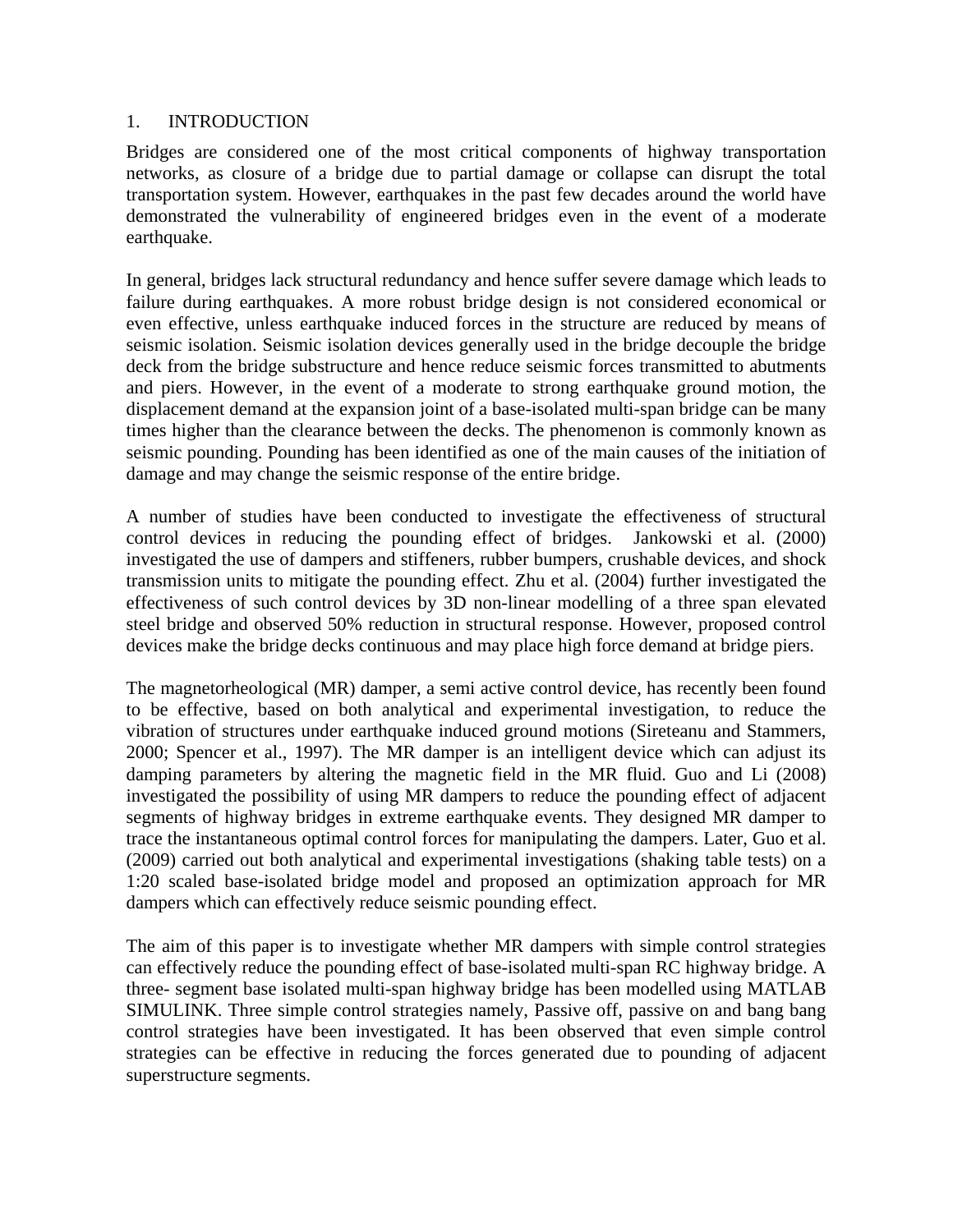#### 2. MODELLING FOR POUNDING OF BASE-ISOLATED RC HIGHWAY BRIDGE

#### 2.1 Modelling assumptions

The base-isolated highway bridge analysed in this study consists of flexible bearings with stiff piers (Section 4.1) whose stiffness is significantly higher than the stiffness of flexible bearings. The contribution of bridge piers to the dynamic response of the bridge is considered small and hence not considered. The spatial variation of earthquake ground motion is not considered critical, as the studied bridge is not very long. Also, multi-support ground motion is not considered critical for this not very long bridge. Hence, the pounding effect is considered arising from the dynamic characteristics of the bridge segments. The pounding effect between the superstructure and abutment is considered beyond the scope of the paper.

#### 2.2 Simplified modelling for pounding between adjacent superstructure segments

Pounding between adjacent superstructure segments of bridges is a complex phenomenon which may involve plastic deformation, friction, local crushing as well as fracture at contact surfaces. Pounding forces act during time lapses that are very small compared to the natural vibration periods of the structures (Vega et al. 2009). Moreover, generated stress waves also propagate into the impacting bodies. Accurate modelling considering the factors described above is complicated and considered not important for the scope of this study. A simplified modelling approach for pounding between adjacent segments is considered sufficient.

Simplified modelling for pounding can be developed adopting either stereo mechanical approach or contact-element approach. The analysis conducted in this study is based on contact-element approach because of its transparency and simplicity in its mathematical formulation. Figure 1 shows a schematic diagram of the bridge pounding model, based on the contact-element approach. It is assumed that the adjacent segments are connected by a linear spring and a damper.



Figure 1: Bridge pounding model based on contact element approach

 $K_{p,i}$ ,  $c_{p,i}$ ,  $d_{p,i}$  are the linear stiffness of the contact spring, the linear damping coefficient of the dashpot, and the clearance between the  $(i-1)$ <sup>th</sup> and i<sup>th</sup> segments, respectively. Under longitudinal ground motion, the response of each segment is independent of each other, unless the relative displacement between the two adjacent segments becomes larger than the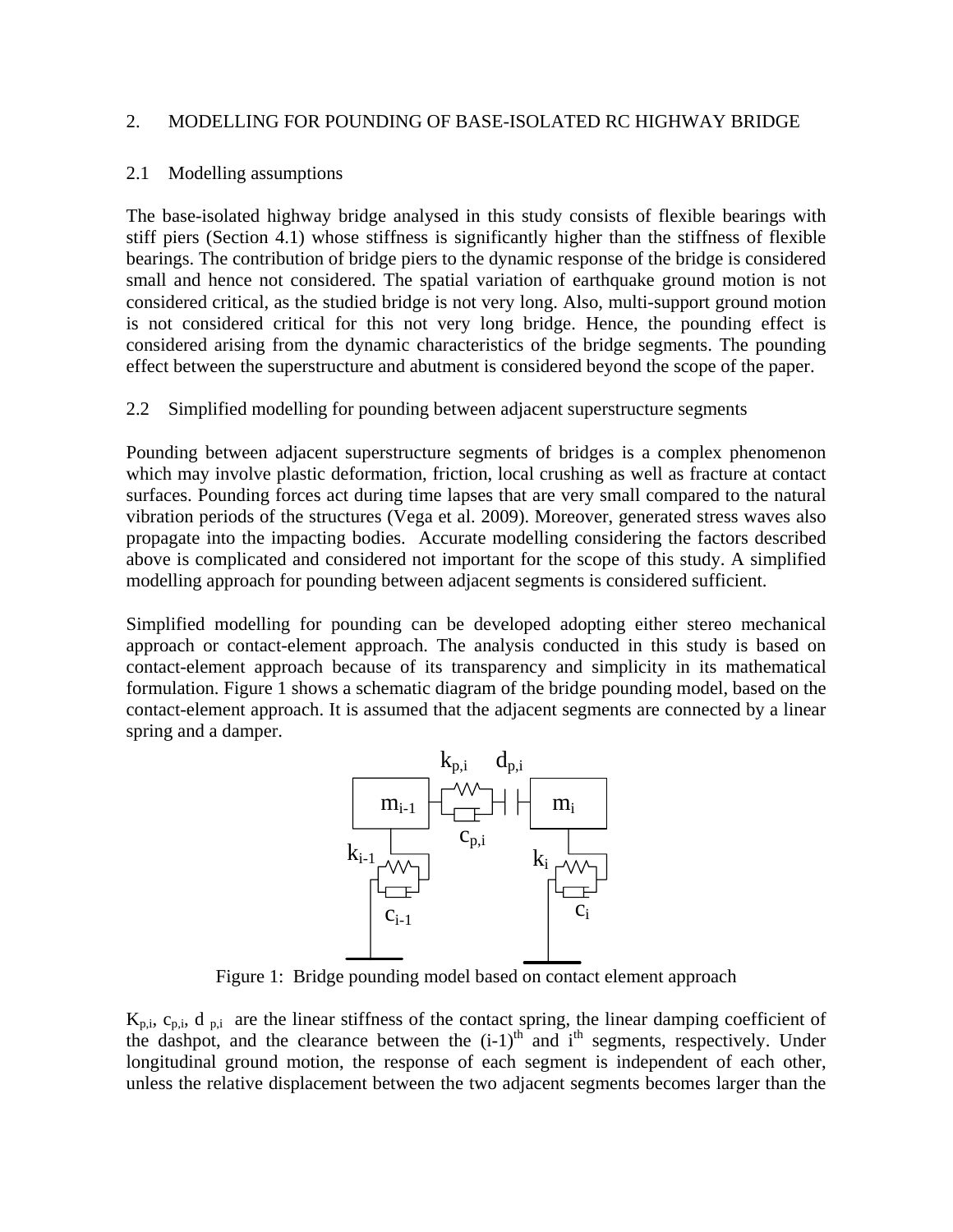clearance between them, which is the condition of pounding. The relative displacement can be calculated as:

$$
\delta_{(i-1,i)}(t) = x_{i-1}(t) - x_i(t) - d_{p,i} \tag{1}
$$

Where  $\delta_{(i-1,i)}(t)$  is the relative displacement between the  $(i-1)$ <sup>th</sup> segment and the i<sup>th</sup> segment;  $x_{i-1}(t)$  and  $x_i(t)$  are the displacements of the  $(i-1)$ <sup>th</sup> segment and the i<sup>th</sup> segment with respect to the bridge foundation. The pounding force between the colliding superstructures can be expressed as:

$$
F_{p,i}(t) = k_{p,i}(t)\delta_{(i-1,i)}(t) + c_{p,i}(t)\dot{\delta}_{(i-1,i)}(t) \quad \text{for } \delta_{(i-1,i)}(t) \ge 0
$$
 (2)

$$
F_{p,i}(t) = 0 \qquad \qquad \text{for } \delta_{(i-1,i)}(t) < 0 \tag{3}
$$

Where  $F_{p,i}(t)$  is the pounding force between the  $(i-1)^{th}$  and the  $i^{th}$  segments of the bridge.  $\dot{\delta}_{(i-1,i)}(t)$  is the relative velocity between adjacent superstructure segments. The pounding effect is appears only when the adjacent segments are in contact. So the stiffness of the linear impact spring  $k_{ni}(t)$  and the linear impact damping coefficient  $c_{ni}(t)$  are time dependent:

$$
k_{p,i}(t) = k_{p,i}; \quad c_{p,i}(t) = c_{p,i}
$$
 for  $\delta_{(i-1,i)}(t) \ge 0$  (4)

$$
k_{p,i}(t) = 0; \quad c_{p,i}(t) = 0 \qquad \text{for } \delta_{(i-1,i)}(t) < 0 \tag{5}
$$

The contact stiffness  $k_{p,i}$  in equation 2 is taken to be proportional to the axial stiffness of the contact superstructures (Maison and Kasai,1992):

$$
k_{p,i} = \frac{E_{i-1,i} A_{i-1,i}}{l_{i-1,i}}
$$
\n<sup>(6)</sup>

The  $E_{i-l,i}$  is the elastic modulus;  $A_{i-1,i}$  is the cross section area;  $l_{i-1,i}$  is the length of the deck with small axial stiffness.

The damping coefficient of the impact model is obtained from the formula suggested in Anagnostopoulos, 1988.

$$
c_{p,i} = 2\xi_{p,i} \sqrt{k_{p,i} \frac{m_{i-1}m_i}{m_{i-1} + m_i}}
$$
 (7)

$$
\xi_{p,i} = \frac{-\ln e_{p,j}}{\sqrt{(\ln e_{p,j})^2 + \pi^2}}\tag{8}
$$

Where,  $\xi_{p,i}$  is the damping ratio of the i<sup>th</sup> element, which is correlated with the coefficient of restitution  $e_{p,j}$ .  $m_{i-1}$  and  $m_i$  are the mass of the  $(i-1)$ <sup>th</sup> and i<sup>th</sup> segment of the superstructure. The values of *ep,j* vary from 0.5 to 0.75 (Anagnostopoulos, 1988). However, the pounding pattern is not significantly affected by impact element damping (Jankowski et al. 1998).

A base-isolated highway bridge is constituted by several superstructure segments. Each segment is assumed as a linear independent single-degree of freedom system with lumped mass. By considering the equilibrium of forces for each degree of freedom, the governing equations of motion for each superstructure segment can be obtained as:

$$
m_1\ddot{x}_1 + c_1\dot{x}_1 + k_1x_1 + c_{p,1}(\dot{x}_1 - 0) + k_{p,1}(\dot{x}_1 - 0 + d_1) + c_{p,2}(\dot{x}_1 - \dot{x}_2) + k_{p,2}(\dot{x}_1 - \dot{x}_2 - d_2) = m_1\ddot{u}_{g,1}(t)
$$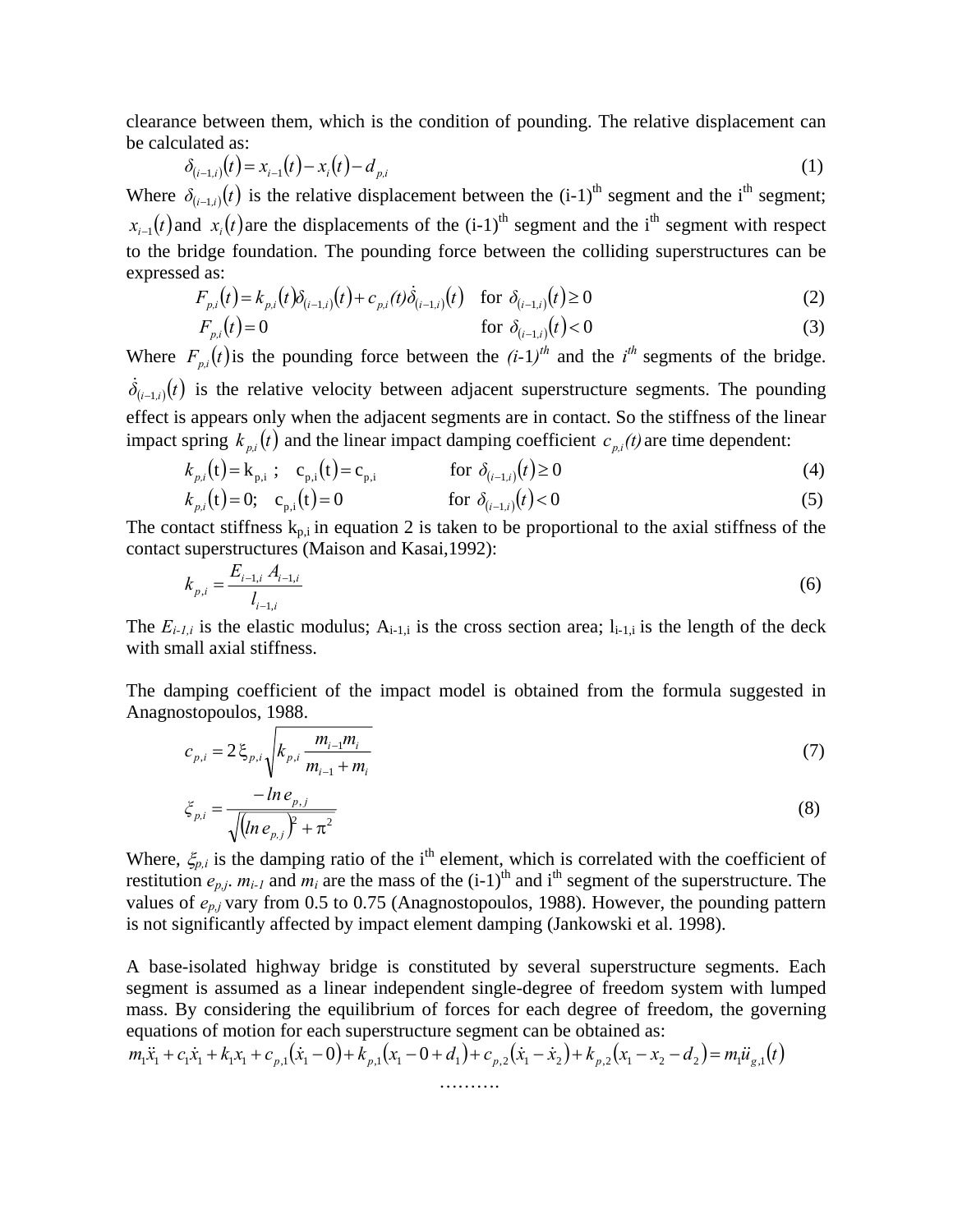$$
m_i\ddot{x}_i + c_i\dot{x}_i + k_i x_i + c_{p,i}(\dot{x}_i - \dot{x}_{i-1}) + k_{p,i}(x_i - x_{i-1} + d_i) + c_{p,i+1}(\dot{x}_i - \dot{x}_{i+1}) + k_{p,i+1}(x_i - x_{i+1} - d_{i+1}) = m_3\ddot{u}_{g,i}(t)
$$

$$
m_n \ddot{x}_n + c_n \dot{x}_n + k_n x_n + c_{p,n} (\dot{x}_n - \dot{x}_{n-1}) + k_{p,n} (x_n - x_{n-1} + d_n) + c_{p,n+1} (\dot{x}_n - 0) + k_{p,n+1} (x_n - 0 - d_{n+1}) = m_n \ddot{u}_{g,n}(t)
$$
\n(9)

Where,  $x_i$ ,  $\dot{x}_i$ ,  $\ddot{x}_i$ , are displacement, velocity and acceleration of the segment relative to the ground.  $\ddot{x}_{e,i}(t)$  is the input ground motion acceleration.

By using the matrix-vector notation the governing equation of motion of the structure in the longitudinal direction with the pounding effects can be written as:

 $M\ddot{X}(t) + [C + C_{P}(t)]\dot{X}(t) + [K + K_{P}(t)]X(t) + E_{P}(t)d_{P} = -M\ddot{u}_{R}(t)$  (10)

*M* is the mass matrix, *C* is the damping matrix, and  $K$  is the stiffness matrix of the superstructure. In this study, the damping and stiffness are from the rubber bearing used for base isolation.  $C_P(t)$  and  $K_P(t)$  are the contact damping and stiffness matrices due to pounding.  $\ddot{x}(t)$ ,  $\dot{x}(t)$ ,  $X(t)$  are the acceleration ,velocity and the displacement vectors of the segment with respect to the ground.  $E<sub>P</sub>(t)$  is the of pounding force matrix.

Considering installation of the MR damper, the equation of the highway bridge with MR damper is shown in below:

$$
\boldsymbol{M}\ddot{\boldsymbol{X}}(t) + [\boldsymbol{C} + \boldsymbol{C}_P(t)]\dot{\boldsymbol{X}}(t) + [\boldsymbol{K} + \boldsymbol{K}_P(t)]\boldsymbol{X}(t) + \boldsymbol{E}_P(t)\boldsymbol{d}_P + \boldsymbol{F}_d = -\boldsymbol{M}\ddot{\boldsymbol{u}}_g(t)
$$
\n(11)

Where  $F_d$  is the control force generated by the MR damper. It depends on the location and the type of MR dampers. In this study MR damper has been installed between each superstructure segment and the corresponding cap beam (Figure 2). The control force provided by the MR damper can act directly on the superstructure segment to reduce relative displacement and hence the pounding force.



Figure 2: MR damper between superstructure segment and the cap beam

#### 3. MODELLING OF MR DAMPER

#### 3.1 Behaviour of MR damper

Magnetorheological (MR) dampers, consisting of a fixed orifice damper filled with a controllable MR fluid, are semiactive control devices which offer highly reliable operation. Even in the case of malfunction, they become passive dampers. Although the MR damper is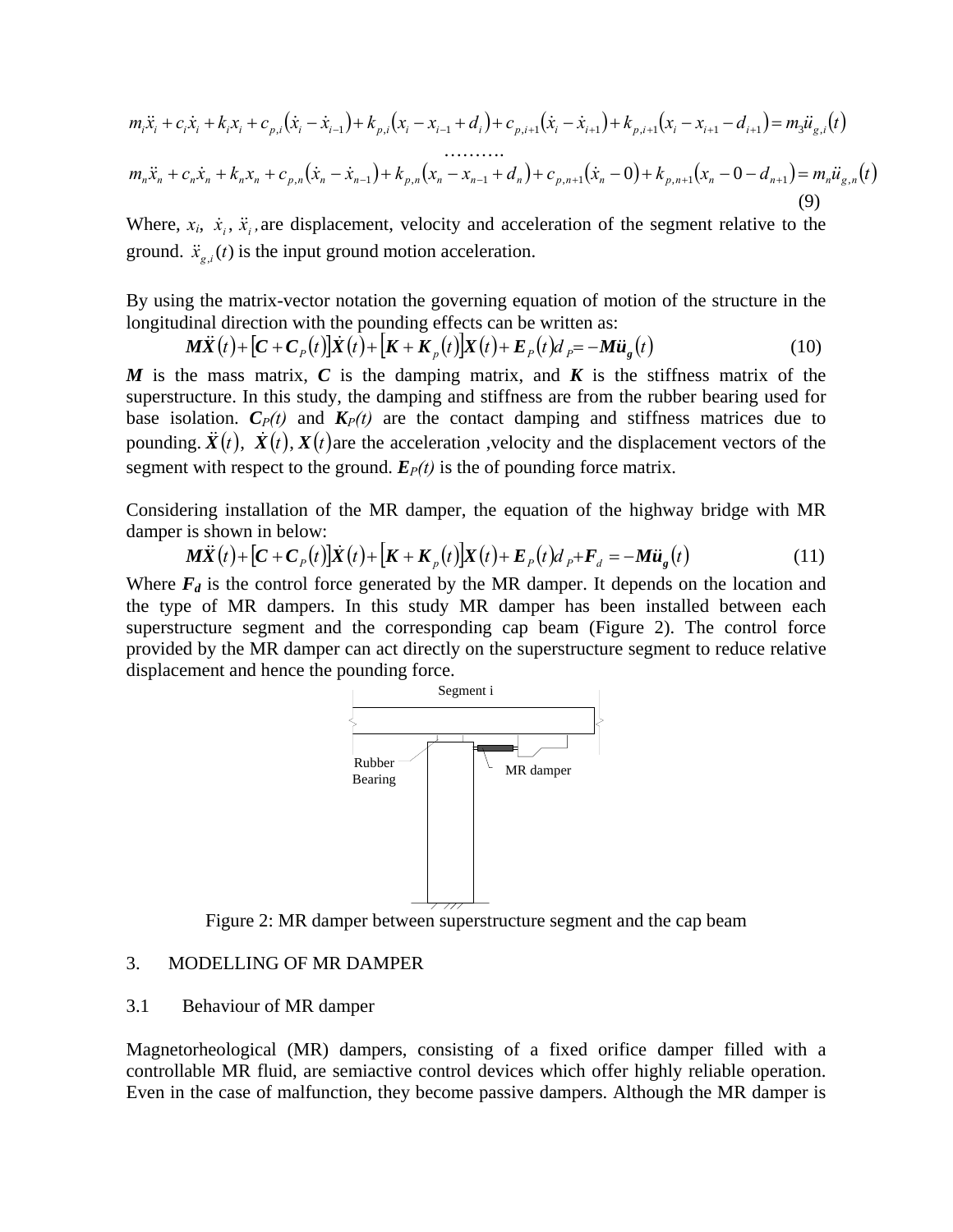a highly non-linear device, a simple but appropriate model for the MR damper can reliably predict the behaviour of controlled structure. Spencer *et al*. (1997) proposed a phenomenological model based on a Bouc-Wen hysteresis model, which has been adopted herein, that can reliably predict the hysteretic behaviour over a wide range. In the model, steady-state yield forces due to the MR damper vary linearly with the applied voltage change and have a nonzero initial value (ie. at 0 V). The viscous damping constant also varies linearly with applied voltage.

## 3.2 Control of MR damper

To reduce the pounding between adjacent superstructures, MR dampers are assumed to be installed between the decks and the piers of each segment. Three simple control algorithms have been chosen to be tested:

Passive off: In passive off, there is no current input to the MR device and hence there is no voltage input. As no magnetic field acts, the MR fluid does not exhibit any magnetorheological properties. Effectively, MR dampers act as passive dampers.

Passive on: In this control system, the current supply and hence the voltage remains constant. In this study voltage is kept constant at 2 V.

Bang-bang control: Bang-bang control has been used for vibration control of cable bridges (Jansen and Dyke, 2000). The control algorithm switches between two states without any interval and is related to the displacement and velocity of the superstructure segments. When the displacement and velocity of the adjacent superstructure segments have the same direction, the stiffness and damping of the system increase and reach the maximum value (2 V). However, when the displacement and velocity of the system have different directions, the stiffness and damping of the system drop to the minimum value (0 V). The control algorithm can be written as:

$$
V(t) = \begin{cases} V_{\text{max}} & x_i(t)\dot{x}_i(t) > 0 \\ V_{\text{min}} & x_i(t)\dot{x}_i(t) \le 0 \end{cases}
$$
 (12)

Where,  $V(t)$  is the control signal.  $V_{\text{max}}$  and  $V_{\text{min}}$  are the maximum and minimum value of the input voltage respectively.

#### 4. EFFECTIVENESS OF MR DAMPER IN REDUCING POUNDING EFFECT

## 4.1 Parameter of multi-span RC highway bridge

The bridge model adopted in this study was developed based on the model originally presented by Jankowski et al. (2000). A three-span bridge model has been developed for this study. Each segment consists of three equal spans of 40 m long and 14 m wide pre-stressed concrete deck with a mass of  $2x10^4$  kg/m. The bridge substructure consists of RC piers of equal height of 11.5 m. The bridge deck is supported by two high-damping rubber bearings. The damping ratio of the bearings is 0.14. The expansion joints between segments are taken as 0.05 m. As the contribution of the bridge pier to the total stiffness is small, for the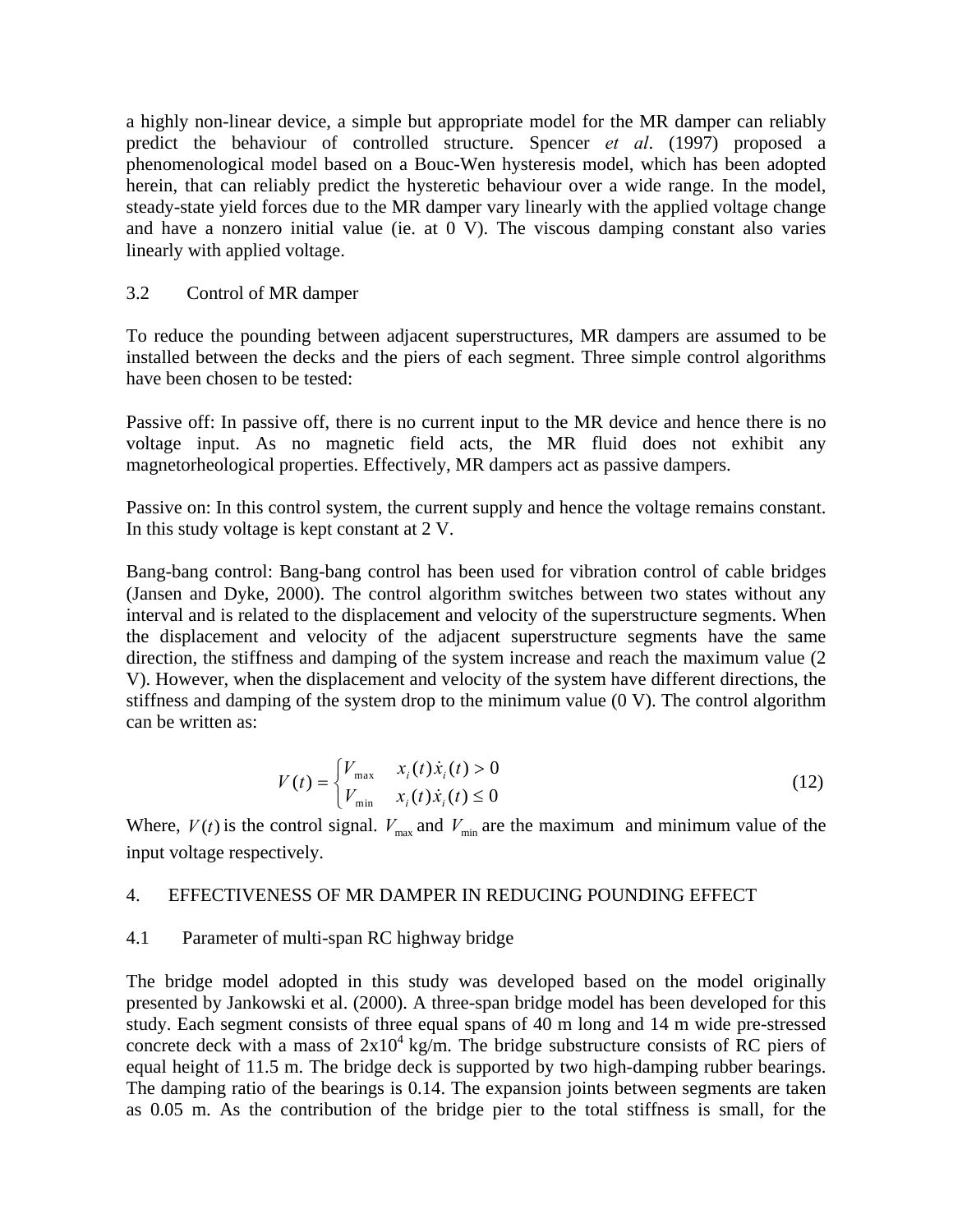simplicity of the analyses, the stiffness contribution by the piers is ignored. The stiffness' of end segments and mid segment are considered as  $8.15 \times 10^7$  and  $7.19 \times 10^7$  N/m, respectively. Hence, the fundamental vibration periods of end segments and the mid segment are 1.078 s and 1.148 s, respectively. The contact stiffness and damping coefficients are calculated as  $3.475 \times 10^{9}$  N/m and  $1.808 \times 10^{7}$  N.s/m, calculated based on the structural properties of the bridge (Equations 6-7).

#### 4.2 Input Ground Motion records

The 1940 El Centro (north-south components) are used to demonstrate the effectiveness of the MR damper in reducing the pounding effect. The earthquake records have been scaled to obtain the peak ground acceleration of 800 gal to represent the ground motion of a strong earthquake.

## 4.3 Response of the bridge without control

The base isolated three-segment RC bridge model without the inclusion of the pounding effect (without the inclusion of contact element) is first analysed to evaluate the response of the uncontrolled model in the event of an earthquake ground motion. Figure 3 shows the time histories of the structural responses of the bridge (segment 2) under scaled El Centro earthquake ground motion when pounding has not been considered in the analysis. It can be seen that the maximum displacement and acceleration response of the segment are 0.143 m and  $9.60$  m/sec<sup>2</sup>. The relative displacement between adjacent segments is well above the spacing between them.



Figure 3: Structural response of segment 2 under El Centro earthquake ground motion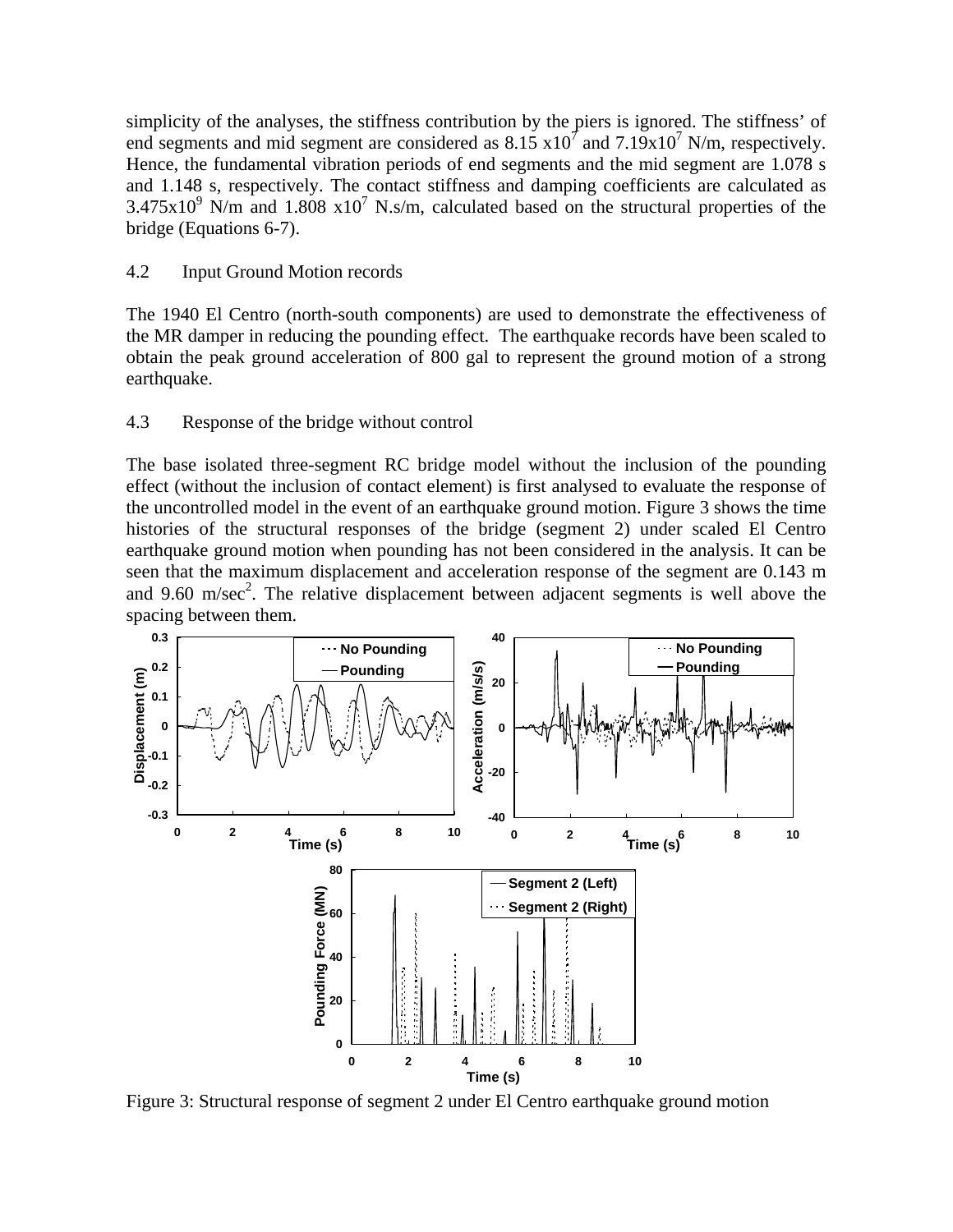The dynamic responses of the uncontrolled bridge model with pounding effects by applying the contact point under El Centro earthquake are also shown in Figure 3. It can be observed that several sharp peaks appear in the time history responses due to pounding with the application of contact point. The segment has been subjected to several collisions on the leftand right side of the segment, as evident in Figure 3. The peak displacement of the response has been reduced from 0.143 m to 0.126 m. However, maximum acceleration of the segment has been increased nearly four times from 8.56 m/s<sup>2</sup> to 33.87 m/s<sup>2</sup>. The maximum pounding forces on the left and right side of the segment have been observed to be 68.29 and 65.59 MN. Such pounding forces are capable of causing significant damage to the bridge model considered herein.

## 4.4 Response of the bridge with control by MR damper

The advantages of the application of MR dampers in reducing the pounding effect have been investigated. The bridge has been analysed for three control strategies: passive off, passive on, and bang-bang control. As mentioned in Section 3.2, the current is held at the constant values of 0 and 2 V for passive off and passive on MR dampers, respectively.

Figures 4-6 represent the time histories of the structural responses of the bridge under scaled El Centro earthquake ground motion for the three control strategies adopted herein. The dynamic responses of the bridge in the form of peak values have been reported in Table 1.

It can be observed from Figure 4 that peak displacement of the bride segment has been reduced from 0.126 m to 0.101 m, providing a 20% reduction with the installation of passive off MR damper when compared with uncontrolled response of the bridge segment. Similarly peak acceleration of the bridge segment has been reduced from 33.87 m/s<sup>2</sup> to 27.87 m/s<sup>2</sup>. The reduction is about 18% (Table 1). Left side pounding and right side pounding forces of the segment have been reduced from 68.29 MN to 53.01 MN and 65.59 MN to 50.22 MN. The achieved reductions are well above 20%.

Figure 5 reveals that structural response of the bridge segment can be significantly suppressed by the installation of passive on MR dampers. The peak displacement and acceleration of the bridge segment have been reduced from 0.126 m to 0.077 m and 33.87  $m/s<sup>2</sup>$  to 18.25 m/se2, providing reductions of 39% and 46% respectively (Table 1). Also, left side and right side pounding forces have been reduced from 68.29 MN to 42.66 MN and 65.59 MN to 52.23 MN. The reductions are 38% and 20%, respectively.

Figure 6 represents the structural response of the bridge with the installation of MR damper acting on a simple control strategy termed as bang-bang control. It is important to note that the maximum input current has been considered as 2 V, similar to passive on MR damper. Slightly improved performance in the reduction of the pounding force has been observed with the adopted simple control strategy. The peak displacement and acceleration of the bridge segment have been reduced from 0.126 m to 0.077 m and 33.87 m/s<sup>2</sup> to 20.25 m/s<sup>2</sup>, providing reductions of 39% and 40% respectively (Table 1). Left side and right side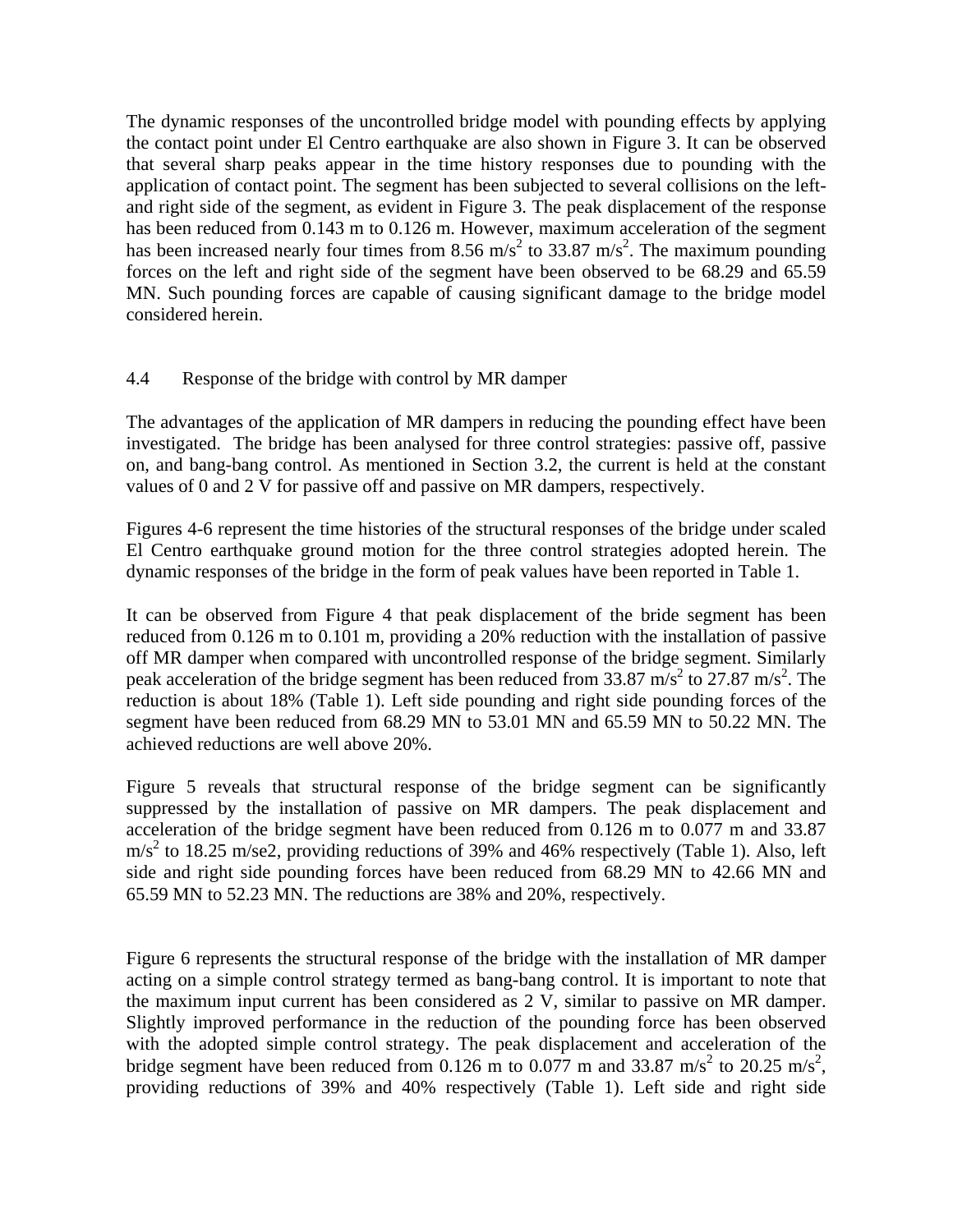pounding forces have been reduced from 68.29 MN to 37.01 MN and 65.59 MN to 44.05 MN. The reductions are 46% and 33%, respectively.

It can be observed from the analysis (Figures 4-6 and Table 1) that peak displacement, acceleration, and pounding forces can be significantly reduced by the installation of MR dampers, although pounding forces have not been mitigated fully. It is important to note that the scaled El Centro ground motion is representative of very strong earthquake ground motion. The pounding effect could be completely mitigated if the analysis were conducted for moderate earthquake ground shaking levels. All three control strategies have been found to be effective in reducing pounding forces generated due to collision between adjacent segments as a result of velocity exchange. Pounding of the bridge model has been observed to be reduced to some extent with the installation of passive off MR dampers, which mainly provides additional damping to the model. However, due to low energy dissipation ability, considerable pounding forces have been observed for the analysed bridge. Passive on MR dampers have been observed to be effective in reducing peak displacement and acceleration response of the bridge. Also, significant reduction of pounding forces has been achieved with the installation of passive on MR damper. Improved performance has been observed with the installation of MR dampers adopting the bang-bang control strategy. It is recommended to extend the study to investigate other control strategies which might be able to reduce or mitigate the pounding force more efficiently.



Figure 4: Structural response of bridge (segment 2) with MR damper (passive off) under El Centro earthquake ground motion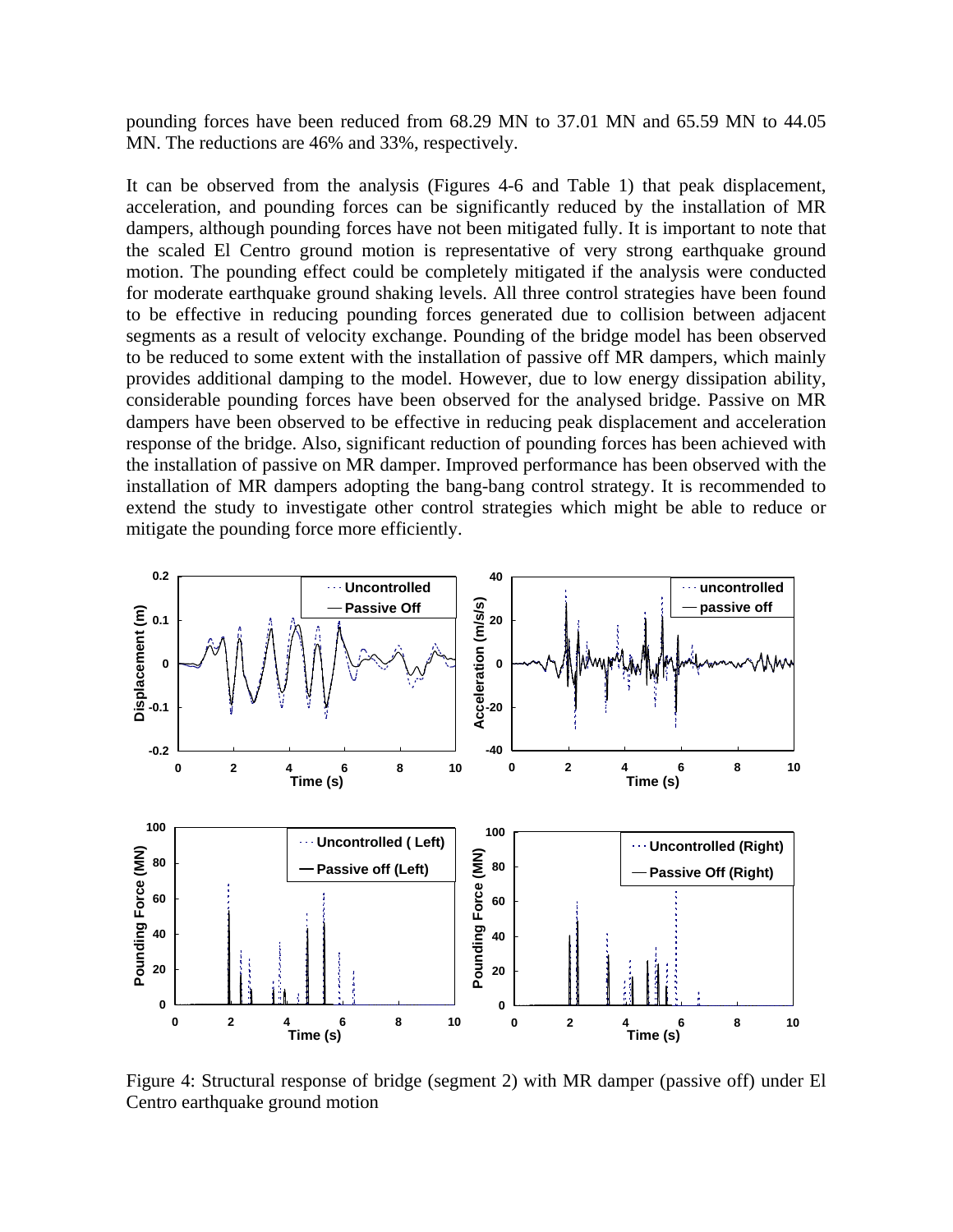

Figure 5: Structural response of bridge (segment 2) with MR damper (passive on) under El Centro earthquake ground motion



Figure 6: Structural response of bridge (segment 2) with MR damper (bang bang control) under El Centro earthquake ground motion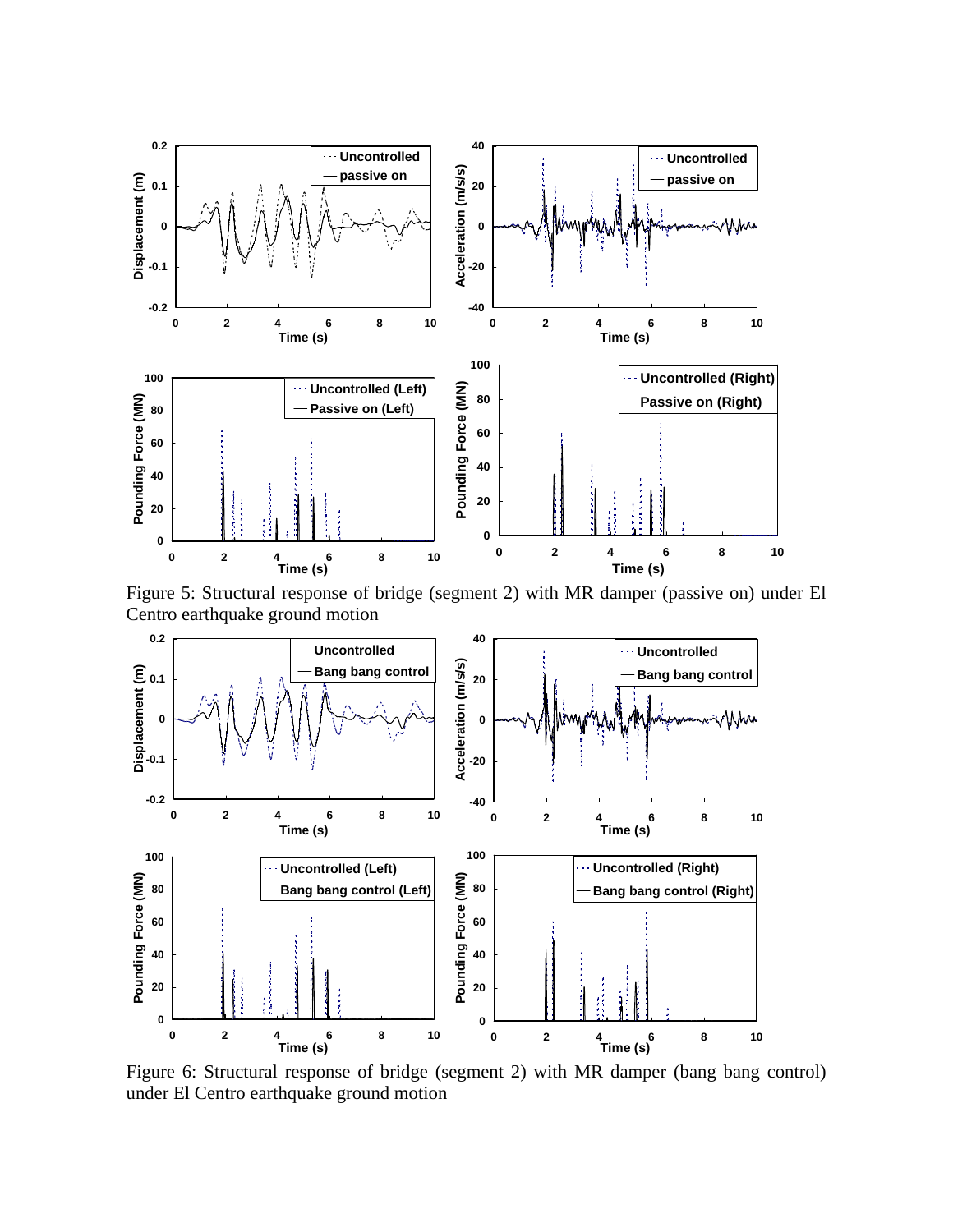| Earthquake<br>Record               | Response<br>Quantity                   | Control of MR damper |               |               |                      |
|------------------------------------|----------------------------------------|----------------------|---------------|---------------|----------------------|
|                                    |                                        | Without<br>control   | Passive off   | Passive on    | Bang-bang<br>control |
| E1<br>The<br>Centrol<br>Earthquake | Displacement<br>(m)                    | 0.105                | 0.088(17%)    | 0.075(29%)    | 0.064(39%)           |
|                                    |                                        | $-0.126$             | $-0.101(20%)$ | $-0.077(39%)$ | $-0.077(39%)$        |
|                                    | Acceleration<br>$(m/s^2)$              | 33.87                | 27.87 (18%)   | 18.25 (46%)   | 20.25(40%)           |
|                                    |                                        | $-29.78$             | $-22.37(25%)$ | $-21.76(27%)$ | $-18.83(37%)$        |
|                                    | Left side of<br>pounding<br>force(MN)  | 68.29                | 53.01 $(22%)$ | 42.66 (38%)   | 37.01 (46%)          |
|                                    |                                        | $-14.9$              | $-10.85(27%)$ | $-5.57(63%)$  | $-6.28(58%)$         |
|                                    | Right side of<br>pounding<br>force(MN) | 65.59                | 50.22(23%)    | $52.32(20\%)$ | 44.05 (33%)          |
|                                    |                                        | $-14.03$             | $-10.6(24%)$  | $-10.74(23%)$ | $-8.79(37%)$         |

Table 1 Response of the bridge (segment 2) with MR damper under El Centro earthquake ground motion

N.B. Bold fonts represent absolute maximum response quantities. Values within bracket represent percentage of reductions. Positive values indicate response in the direction of ground motion and negative values represent response opposite to the direction of ground motion.

# **5. CONCLUSIONS**

Bridges are considered critical components of highway transportation systems; however, recent earthquakes have demonstrated their vulnerability even in the event of moderate levels of earthquake ground motions. Pounding between superstructure segments is considered one of the main reasons for damage and collapse of base-isolated multi-span RC highway bridges.

A simplified analytical model in conjunction with MR dampers for pounding between adjacent superstructure segments has been developed. Linear visco-elastic contact element approach has been chosen to model the seismic pounding effect, as the parameter selection and numerical solution is easier and transparent in such approach.

Analysis of a three-segment bridge shows that pounding can generate significant force which may cause damage at the point of collision. Acceleration of superstructure segment due to pounding has been observed to be amplified by several times.

It has been observed that the seismic pounding effect can be effectively reduced by MR dampers. Three control strategies namely, passive off, passive on, and bang-bang control have been investigated. The pounding of the superstructure segments can be reduced by passive-off control strategy to some extent due to their low energy dissipation ability. In the case of passive on control strategy, the pounding between adjacent superstructure segments has been reduced effectively. However, with its simple control algorithm, the bang bang control has been found to be the most effective.